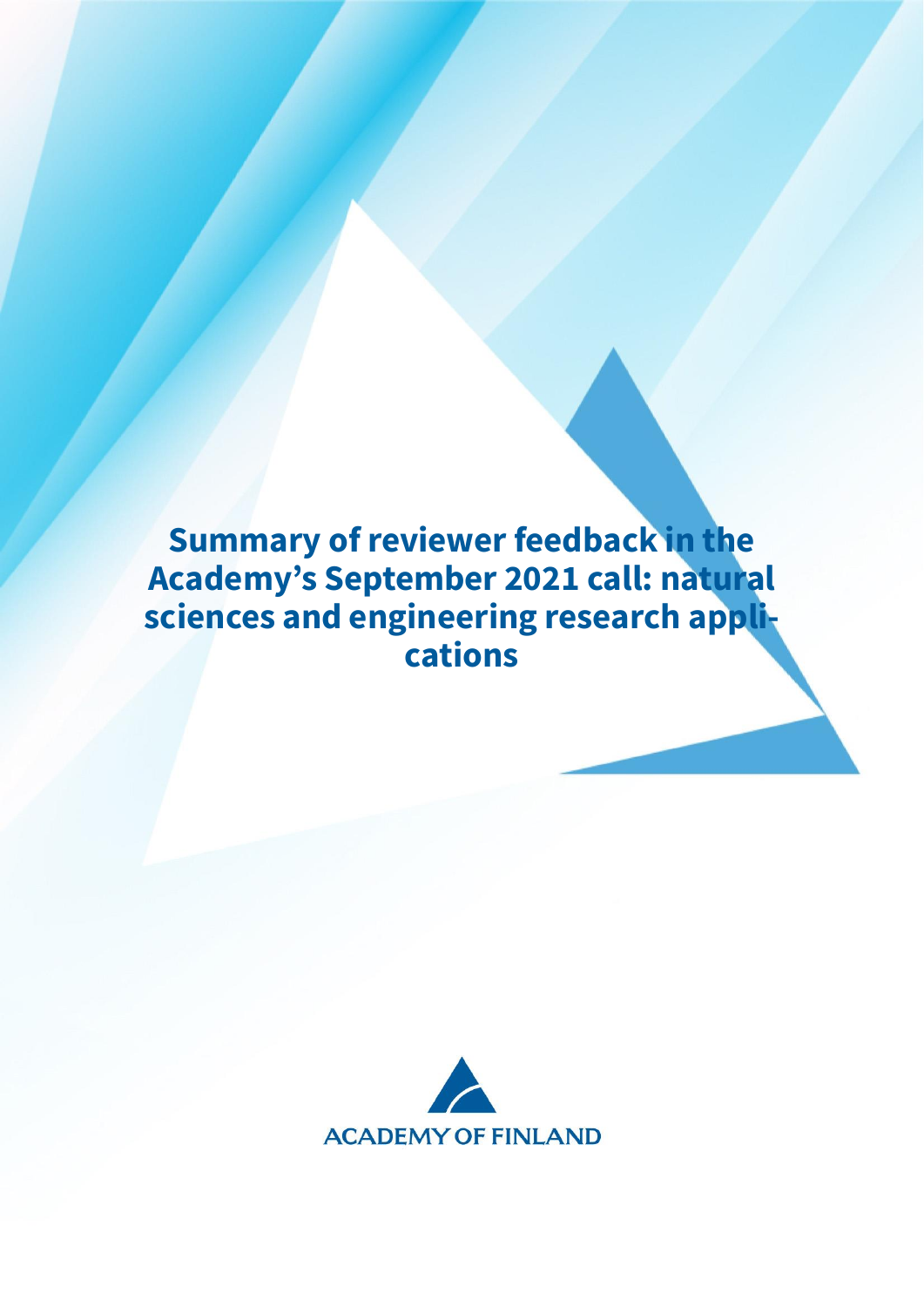### **Contents**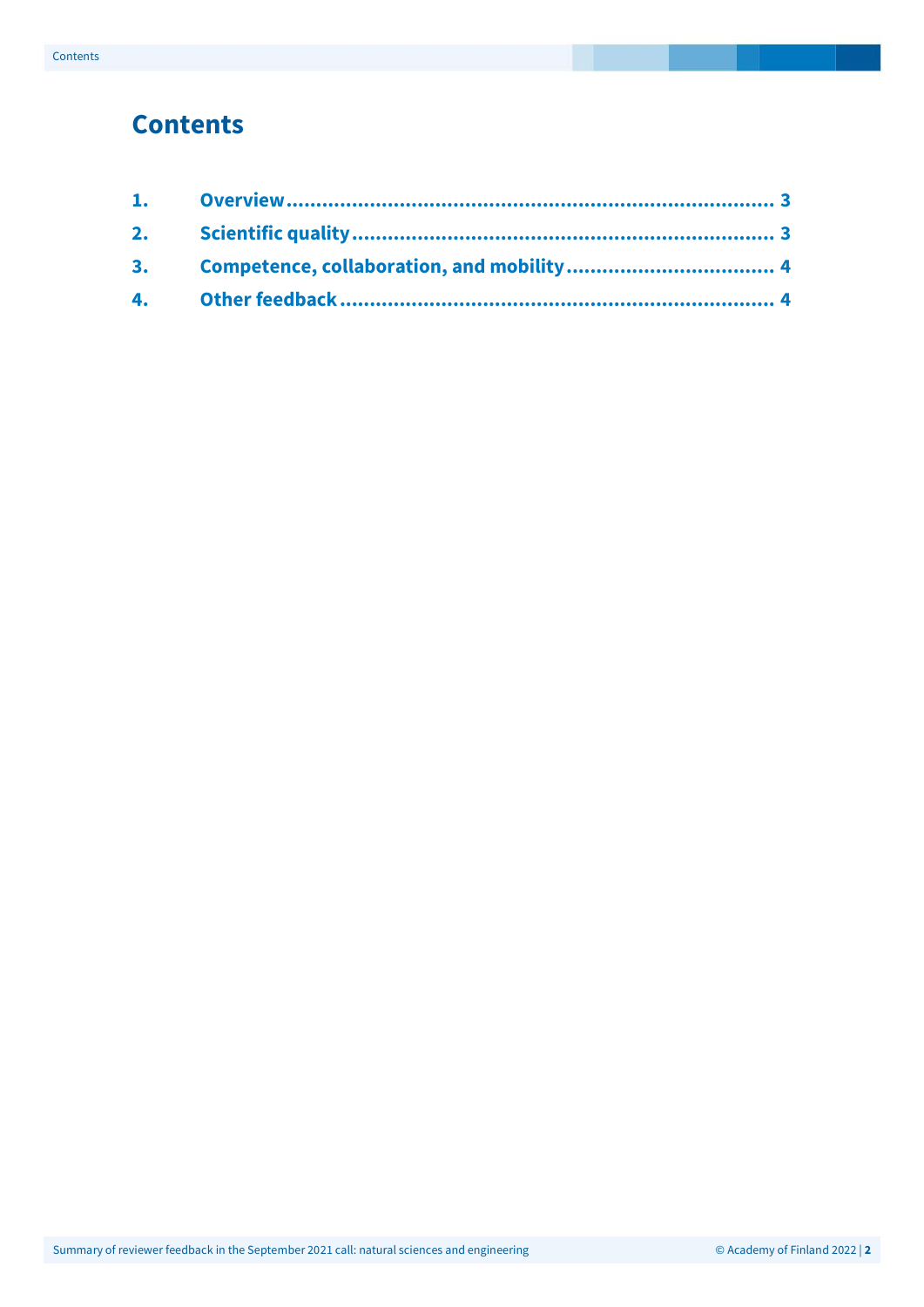#### <span id="page-2-0"></span>**1. Overview**

Majority of the applications submitted in the September 2021 call to the Research Council for Natural Sciences and Engineering were reviewed in international review panels. This time 30 review panels were organised to evaluate the applications in the fields of natural sciences and engineering. In the following is presented these panels' feedback for the benefit of the applicants.

#### <span id="page-2-1"></span>**2. Scientific quality**

All review panels identified excellent or outstanding applications (i.e. overall grade 5 or 6), which were competitive in an international comparison. However, the quality of the applications varied significantly (from very weak to internationally outstanding) within the panels and among the fields of research.

To improve the quality of the applications, many panels highlighted the importance of **including sufficient scientific details in the application**. This is particularly important for receiving a high grade in scientific quality and innovativeness (item 1.1) and in implementation of research plan (item 1.2) in the review form. **A clear description of the novelty and innovativeness of the proposed research** was a prerequisite for receiving a high grade in the review item 1.1. Notably, **the description of the implementation of the work was often insufficiently detailed**, and this was reflected in the grade.

Related to the description of the novelty, the applicants should clearly state **what is the relation of their application to their other** (e.g. EU funded) **projects**.

In some cases the panel expected more references to state of the art. Only general state of the art was given and what the other research groups are currently doing was missing. It should be clearly stated what is the novelty of the proposed research with regard to the state of the art.

There were quite many applications which were overambitious in scope. These applications would have benefitted if there had been more focussed and concrete implementation plan that would show what is achievable.

Some panels also commented that breakthrough capabilities as well as short and long-term impact of the research should have been emphasised in the applications.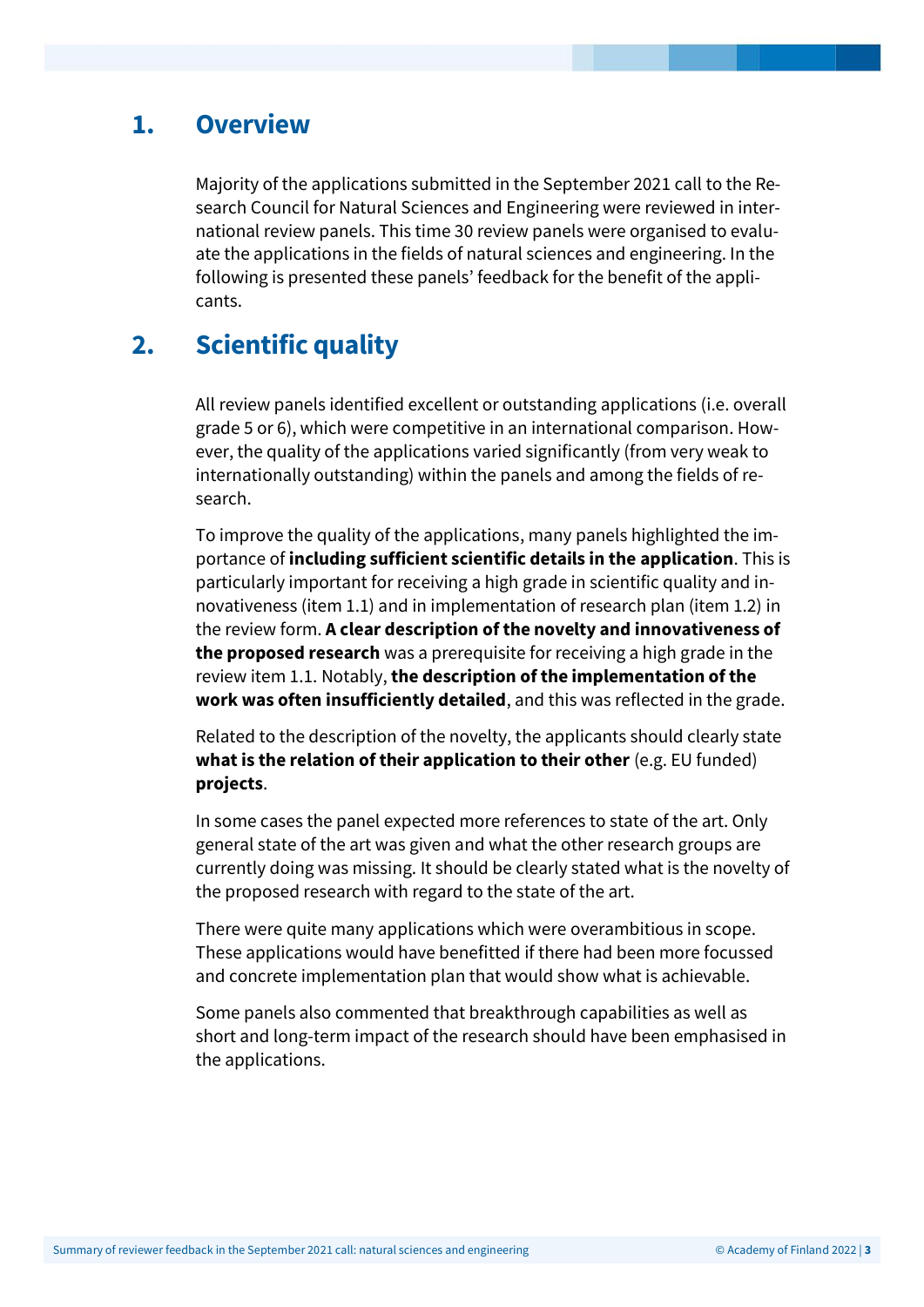#### <span id="page-3-0"></span>**3. Competence, collaboration, and mobility**

Several panels were impressed by the many highly networked and internationally-oriented applicants. However, there were also applicants with limited international experience and confined mobility plans.

The panelists often raised the concern regarding **non-specific description of research team and/or collaborators and their roles in the proposed research work**, and pointed out that simply providing a list of collaborators is not sufficient. In case of consortium applications the interconnections within and the added value of the consortium should be made clear.

**The planned mobility and collaborations should always be described clearly and in sufficient details. They should support the research plan and contribute to the scientific objectives. The mobility plan should be tightly connected to the schedule of the project.** Mobility could also go the other direction, inviting/attracting people from abroad.

Many panels commented that letters of collaboration were often missing or were found to be quite generic. The letters would give credibility and show genuine interest in the collaboration.

Industrial collaboration was missing from some applications, although there would have been opportunities for those projects for technology transfer.

There were quite many applications where AI and machine learning were mentioned. By utilising of AI and machine learning, the applicant should also know how to use these methods, not just add them to the application as buzzwords.

## <span id="page-3-1"></span>**4. Other feedback**

- The applicants should **prepare the research plan, CV, publication list and other appendices according to the Academy's guidelines** so as to facilitate systematic panel review.
- The applicants sometimes included bibliometrics such as h-indices of the PI and collaborators in their applications against the guidelines.
- The applicants should place emphasis on **describing clearly and properly the state of the art, risk assessment, management and organisational aspects, research methods, research questions and/or hypotheses and objectives in the application**. A Gantt chart, deliverables and project evaluation criteria would be helpful.
- The applicants should note that researcher training is part of the scientific review and as such, it is **important to include researcher training aspects into the application**.